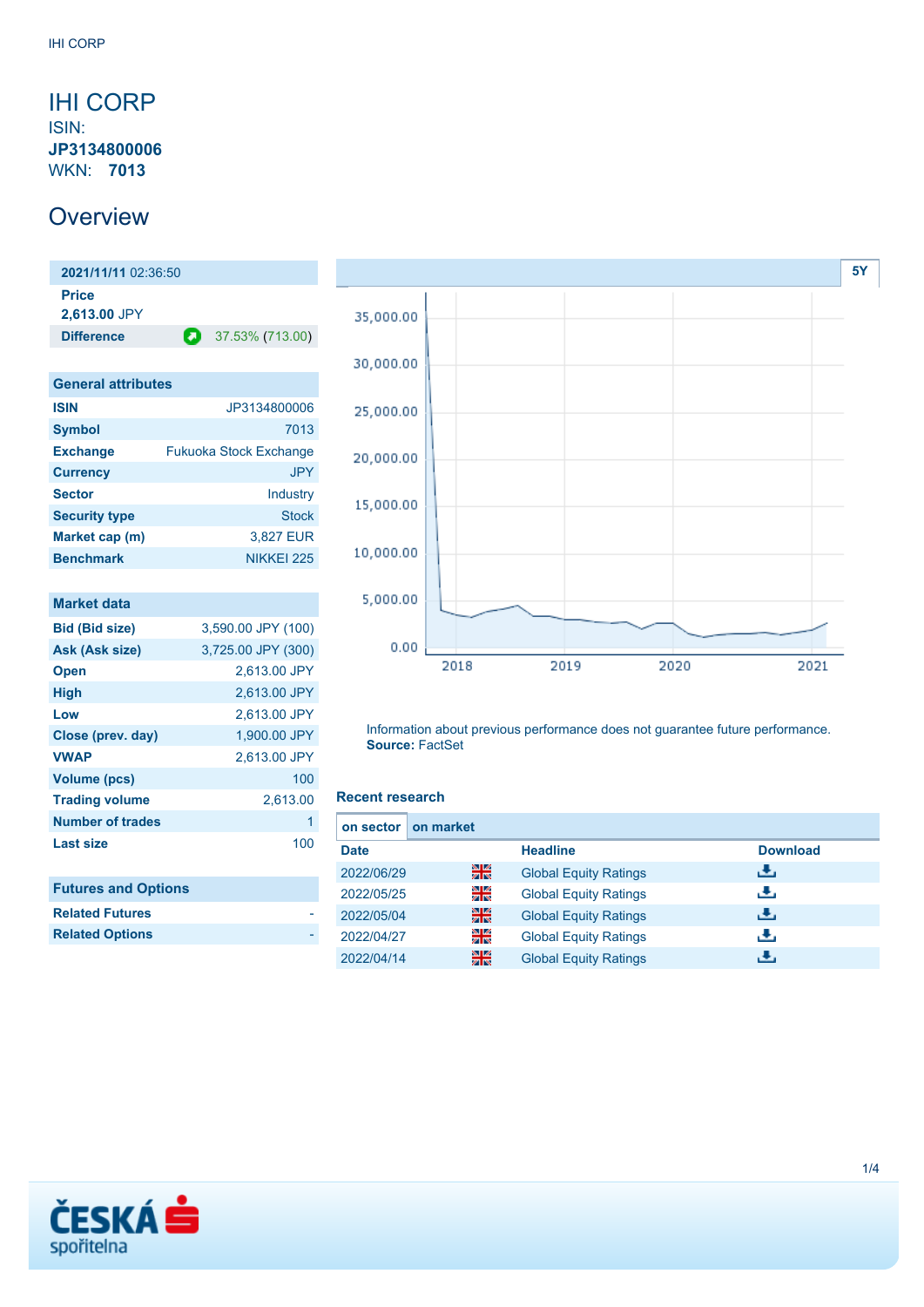## **Details**

**2021/11/11** 02:36:50 **Price**

**2,613.00** JPY

**Difference 2** 37.53% (713.00)

## **General attributes**

| <b>ISIN</b>          | JP3134800006                  |
|----------------------|-------------------------------|
| <b>Symbol</b>        | 7013                          |
| <b>Exchange</b>      | <b>Fukuoka Stock Exchange</b> |
| <b>Currency</b>      | <b>JPY</b>                    |
| <b>Sector</b>        | Industry                      |
| <b>Security type</b> | <b>Stock</b>                  |
| Market cap (m)       | 3,827 EUR                     |
| <b>Benchmark</b>     | NIKKEI 225                    |

| <b>Market data</b>    |                    |
|-----------------------|--------------------|
| <b>Bid (Bid size)</b> | 3,590.00 JPY (100) |
| <b>Ask (Ask size)</b> | 3,725.00 JPY (300) |
| <b>Open</b>           | 2,613.00 JPY       |
| <b>High</b>           | 2,613.00 JPY       |
| Low                   | 2,613.00 JPY       |
| Close (prev. day)     | 1.900.00 JPY       |
| <b>VWAP</b>           | 2,613.00 JPY       |
| Volume (pcs)          | 100                |
| <b>Trading volume</b> | 2,613.00           |
| Number of trades      | 1                  |
| Last size             | 100                |

| <b>Performance and Risk</b> |                 |             |           |  |  |  |
|-----------------------------|-----------------|-------------|-----------|--|--|--|
|                             | 6m              | 1Y          | 3Υ        |  |  |  |
| Perf $(\%)$                 | +37.53% +78.73% |             | $-41.93%$ |  |  |  |
| Perf (abs.)                 | $+713.00$       | $+1,151.00$ | -1.887.00 |  |  |  |
| <b>Beta</b>                 | 0.85            | 0.90        | 1.42      |  |  |  |
| <b>Volatility</b>           |                 | 184.87      | 314.03    |  |  |  |



Information about previous performance does not guarantee future performance. **Source:** FactSet

| <b>Price data</b>                                         |                           |
|-----------------------------------------------------------|---------------------------|
| $\emptyset$ price 5 days $\emptyset$ volume 5 days (pcs.) | 1,835.80 JPY (740)        |
| Ø price 30 days   Ø volume 30 days (pcs.)                 | - JPY (404)               |
| Ø price 100 days   Ø volume 100 days (pcs.)               | - JPY (404)               |
| Ø price 250 days $\vert$ Ø volume 250 days (pcs.)         | - JPY (404)               |
| <b>YTD High   date</b>                                    | 2,613.00 JPY (2021/11/11) |
| <b>YTD Low   date</b>                                     | 1,900.00 JPY (2021/02/01) |
| 52 Weeks High   date                                      | 2,613.00 JPY (2021/11/11) |
| 52 Weeks Low   date                                       | 1,601.00 JPY (2020/12/03) |

#### **All listings for IHI CORP**

| Exchange $\Box$                | <b>Date</b>    | Time | <b>Price</b>                      | <b>Trading volume</b><br>(mio.) | <b>Number of</b><br>trades |
|--------------------------------|----------------|------|-----------------------------------|---------------------------------|----------------------------|
| <b>Tokyo Stock</b><br>Exchange | 06             |      | 2022/07/ 08:00 3,440.00 JPY 82.56 |                                 | 3,873                      |
| <b>Stuttgart</b>               | 2022/07/<br>06 |      | 08:01 24.40 EUR                   | 0.00                            | 1                          |
| Sapporo Stock<br>Exchange      | 06             |      | 2022/06/ 03:01 3,945.00 JPY 0.01  |                                 | 1                          |
| <b>Munich</b>                  | 2022/07/<br>06 |      | 08:03 25.60 EUR                   | 0.00                            | 2                          |
| <b>Fukuoka Stock</b>           |                |      | 2021/11/ 02:36 2,613.00 JPY 0.00  |                                 | 1                          |

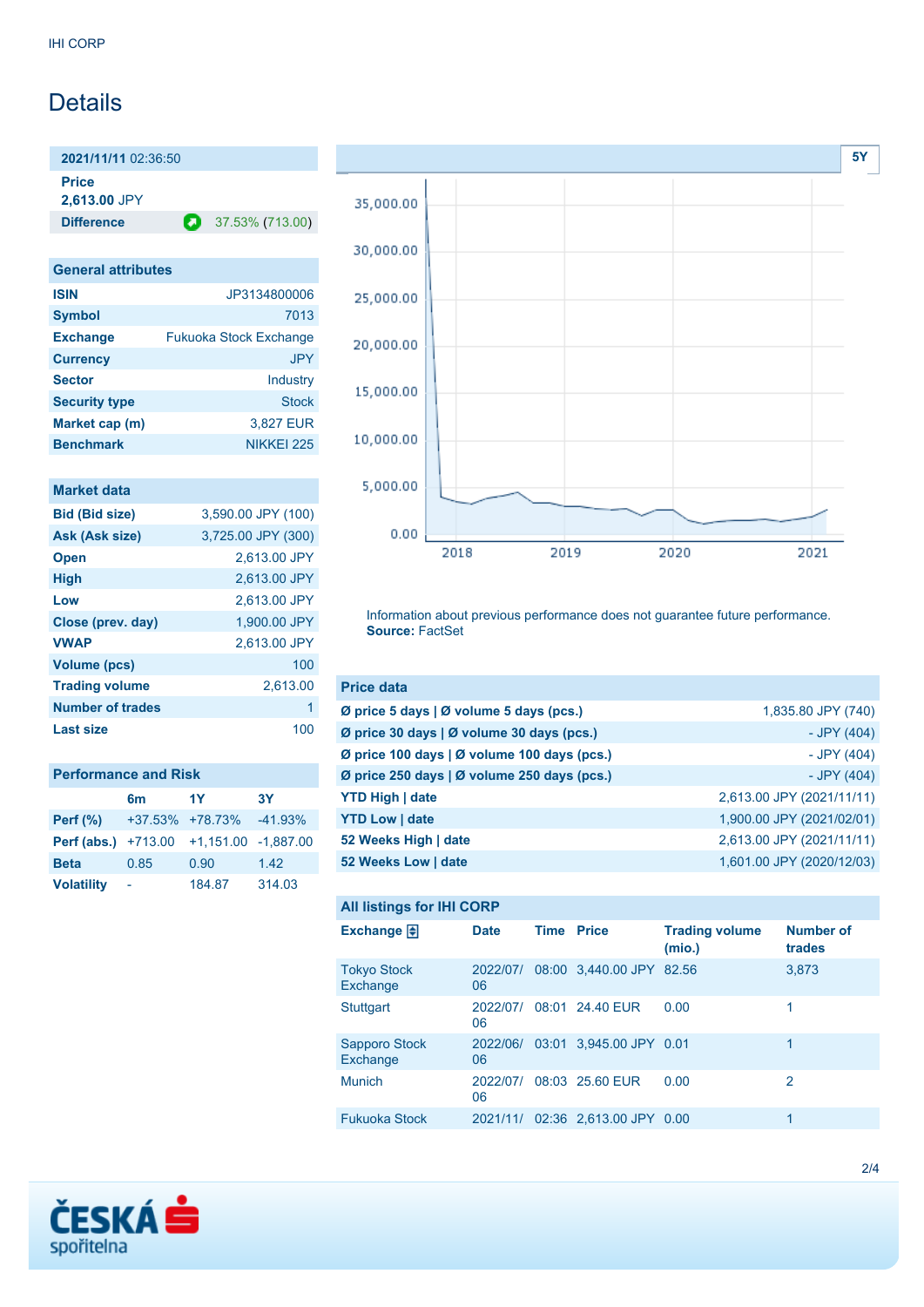| Exchange                         | 11             |                          |      |    |
|----------------------------------|----------------|--------------------------|------|----|
| Frankfurt                        | 06             | 2022/07/ 08:01 25.60 EUR | 0.00 |    |
| FINRA other OTC<br><b>Issues</b> | 28             | 2022/02/ 16:35 23.40 USD | 0.02 |    |
| <b>Duesseldorf</b>               | 06             | 2022/07/ 15:00 24.20 EUR | 0.00 | 14 |
| <b>Berlin</b>                    | 2022/07/<br>06 | 08:03 24.40 EUR          | 0.00 |    |